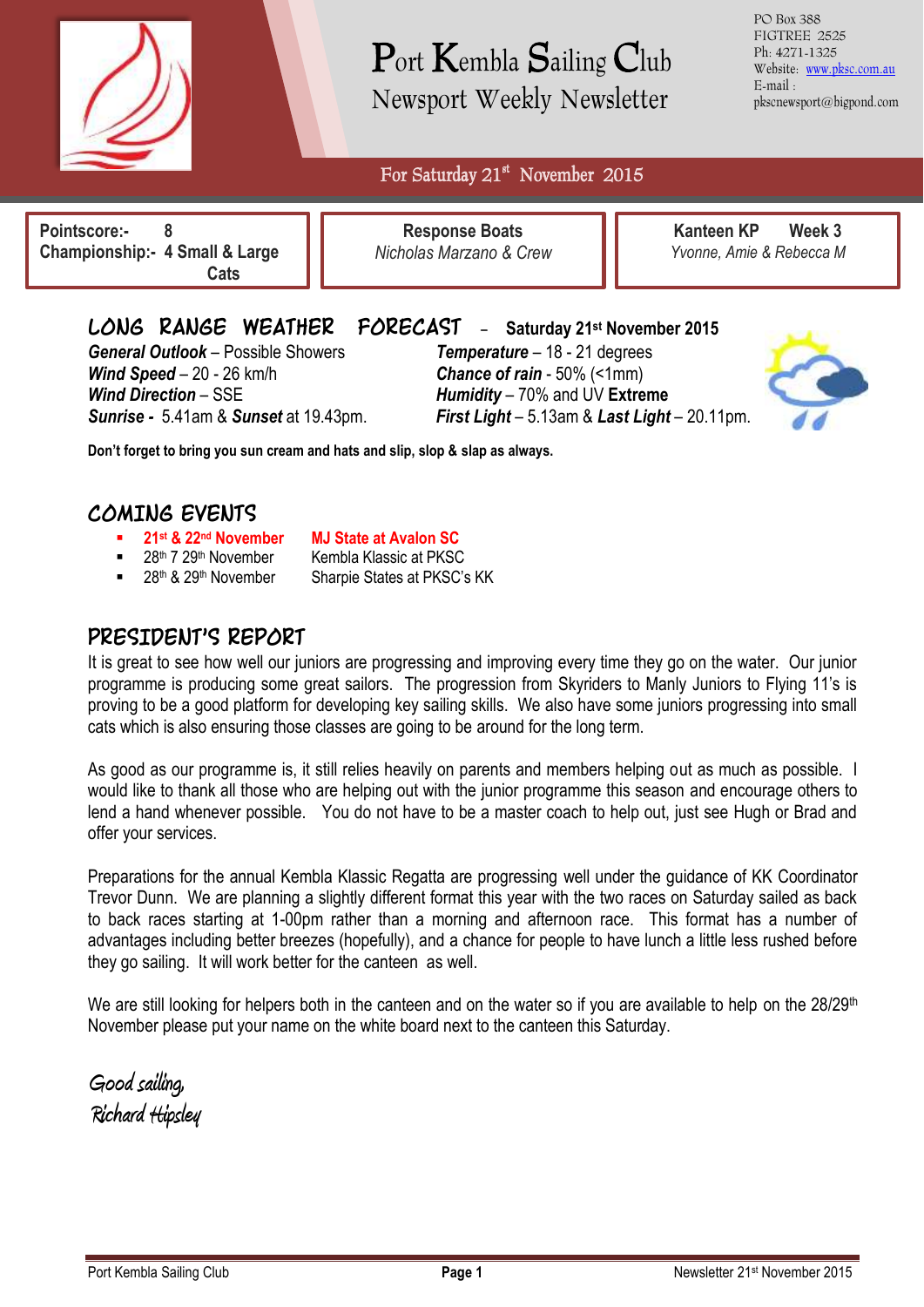# **KEMBLA KLASSIC**

#### **Saturday and Sunday 28th & 29th November 2015**

**Don't forget our Kembla Klassic is only 2 weeks away. Please come and support the club in our one big Regatta of the season. Volunteers are needed in all areas as well as sailors on the water. It would be good to see at least 75% of our membership there on the weekend of the Klassic.** 

**A round of the Sharpie State Titles will also be held as part of the KK**



## **DELEGATES WEEKLY REPORTS**

*MONOHULLS* No Report This Week

**Alex Marzano**



Alex has just finished his Uni Exams so you should see mono reports again. Hope all went well in your exams Alex.

#### *TRAILER YACHTS*

#### **Report for 14 November 2015**

I think it's fair to say that Saturday's sailing event was very interesting. Three Port Kembla Sailing Club trailer yachts, Momentum, Rosstered Off and Frou Frou, participated in the Saturday afternoon Illawarra Yacht Clubs Lord Mayor Regatta event.

Unfortunately Grey Fox wasn't able to sail today because her skipper, Digger Hammer, was recovering from minor surgery. Digger will make a full recovery and be back on the water next week.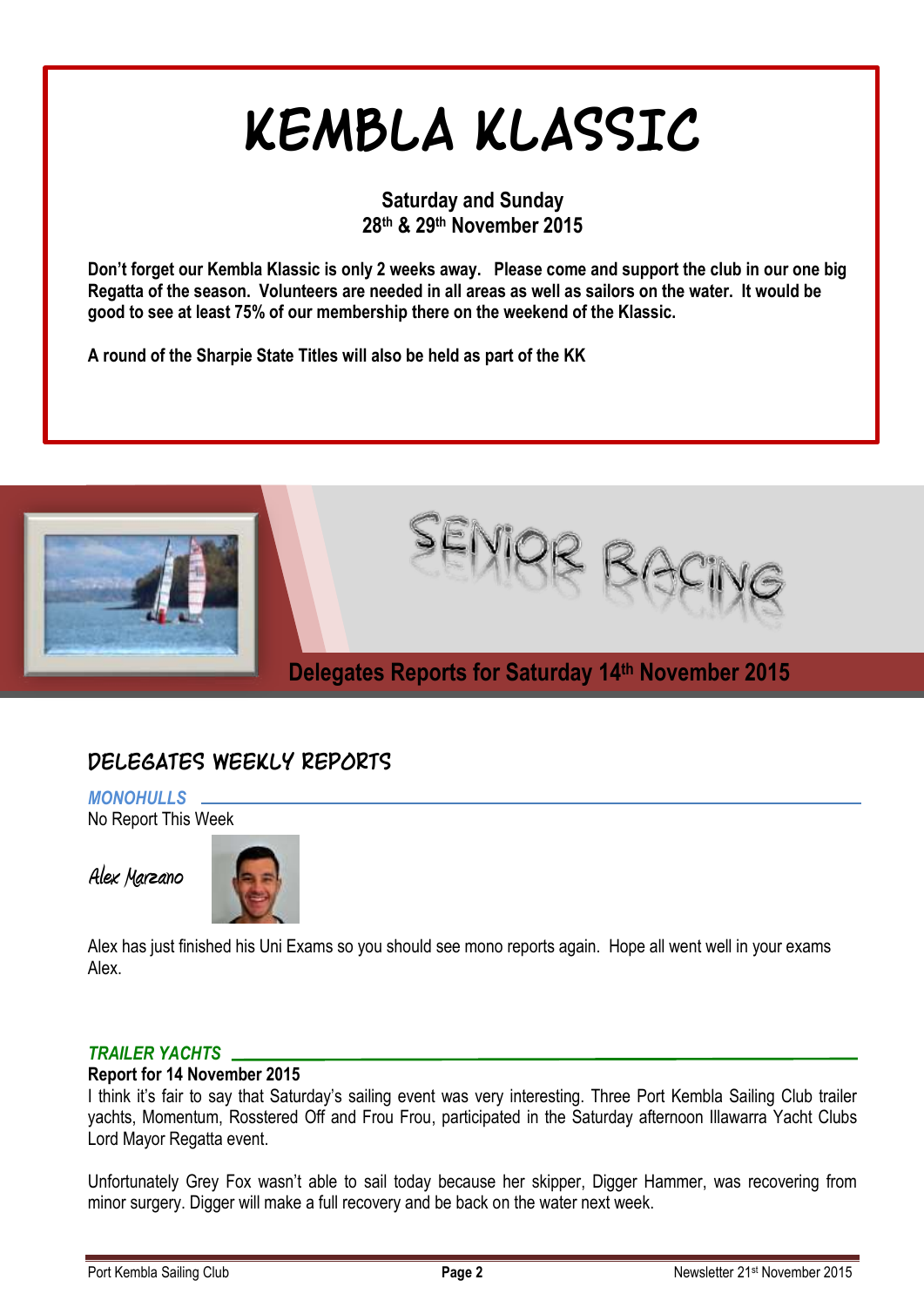Another person worthy of our collective sympathy is Wayne McKinnon. Wayne was lined up to sail aboard Frou Frou today but in the process of launching Frou Frou dislocated one of his finger. Just thinking about the image of Wayne's little finger pointing at an unnatural right angle to his hand makes you shudder. It must have hurt like hell. Luckily for Wayne (or should that be unlucky as no anaesthetic was available) our resident Orthopaedic Surgeon Dr Richard Lech was on hand (no pun intended) and without hesitation reduced his finger back into its normal position. That also must have hurt like hell. It will take some time to recover from this injury so let's all wish Wayne good thoughts and a speedy recovery.

The delayed start to the Lord Mayors Cup race, the mix of boats and the 10 to 15 knot southerly set the scene for an exciting race beginning. From Frou Frou's perspective it was a little confusing. I would be interested to know what the other PKSC sailors participating thought. With the wind remaining very constant most of the fleet stuck fairly close together for the rest of the race.

It goes without saying (I may be a little bias though) that the PKSC yachts conducted themselves in a very sportsperson like manner and all finished in respectable positions. Rosstered Off lead the fleet crossing the finish line first, Momentum was third across the line and Frou Frou fifth across the line.

The results below for Pointscore 7 have been extrapolate from the Lord Mayors Cup results.

#### **Pointscore 7 Results**

| <b>Boat Name</b> | <b>Position</b> | Finish time PBH (CBH) |
|------------------|-----------------|-----------------------|
| Rosstered Off    | First           | 77.24 (75.92)         |
| Frou Frou        | Second          | 77.78 (77.78)         |
| Momentum         | Third           | 79.50 (79.52)         |

**See you all Saturday The end Trev**



#### *SMALL CATS*

#### **Point score 7 for Small and Large Cats.**

A cool 18 degree cloudy showers with southerly breeze between 8 to 17 knots greeted thirteen (13) hardy catamaran sailors. This week an opportunity arose for new cat sailor Craig Standen to sail with Tony Zahra, allowing his brother Jason to sail "Felix the Cat" without having to swap. Craig proving to be a keen and willing student under Tony's instruction. Also another blast from the past in John Van Meegan coming down catching up with a few people and offering some advice to "Felix the Cat". It is great to see the return of an old cat sailor. John obviously having made an indelible impression on his fellow sailors as his exploits feature in many a sailing tale. Who knows we might be able to talk him into a come back as he mentioned he still had a 14ft maricat at home.

The monohull fleet was down a bit this week with trailer sailors participated in the Illawarra Yacht clubs "Lord mayors Regatta" and others participating in Canberra regatta, hence. Small cats started at division 3 and large cats division 4. Course was set by Leo Mavromattis and Richard Lech. Starting line out front of the club house, windward mark straight up to 2nd mud stick out in middle of the lake and wing mark over towards the shallows roughly NE.

There was plenty of discussion and various folks assisting one another put up a mast, culminating in a hand to launch boats and head over to the start line. When over at the starting area I noticed that my mainsail was rather low and realised that my main halyard had come undone and since I normally just scrape under the boom with it now 6" off the tramp decided I had to rectify. To do this I headed over to the leeside of Gooseberry Island and untied the halyard standing up and after a few tries heaved and clicked it in and resecured. By this time it was approaching the start time and I was pretty much becalmed in the lee of the island. The sheltered breeze swirling 1st 1 way then the other. Frustratingly in the distance my piers had started and I missed the start. With persistence and multiple jibes I was able to cross the start line before the large cats and I was away. The breeze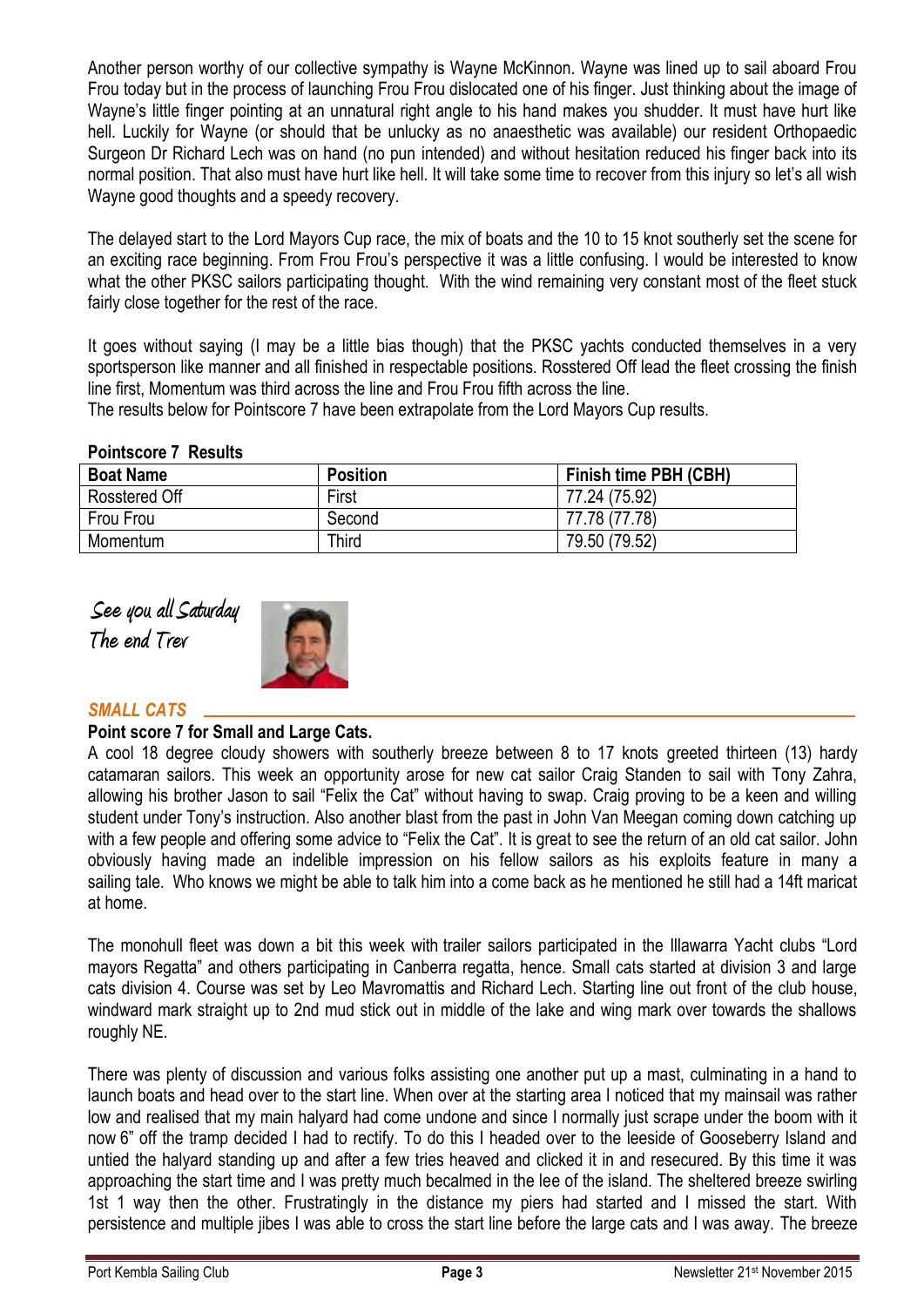having picked up as had the waves with the southerly. Some choosing to stay on starboard tack and others choosing to change to port tack soon after crossing the start line. Prima Facie being an early casualty with rudder? equipment failure on or just after the start forcing his retirement.

With the IYC Mayors Regatta with around 12 TY's and a course within a course finding the marks was a challenge. It wasn't till you got closer that you could tell if it was and Illawarra Yacht club red buoy or a PKSC red buoy. Hence there were a few errant paths taken by some of the cats. Flying a hull was not an issue and there was plenty of spray. You just had to be careful you didn't bury a hull. The windward to wing mark provided quite a nice broad reach. Back to the start buoy was a wider angle requiring a couple of jibes for those with jibs. Ross Boyd on Symphony 2 had gear failure towards the end of the race losing his mast and ended up capsizing when rounding the start buoy outside of the clubhouse. Les porter leading the large cats home on Pilot Error and Tony Zahra with Craig Standen on White Wave blitzing the small cats home. A number of times throughout the race when crossing paths notably White Wave had created and maintained a good lead. When on a work I observed White Wave screaming along flying a hull with both Tony and his new pupil hiking to the max (Amie better watch out she might have a some competition).

Out of interest Ross Boyd compared corrected results using applied yardsticks with small and large cats (factoring in 5 minute difference in start time) and found that White Wave beat all the cats home by a substantial amount. Tony Sanderson on Groove Thing able to turn the tables this week squeezing in ahead of Ralf Stever on Dark Horse.

**A few words from Tony Sanderson; "Enjoyed a great 14 to 18 knot Southerly breeze that was constant without creating difficult chop. Tony Zahra with Junior Craig Standen filling in for Amie started from the starboard pin end followed by Bill and Ralf. Tony S followed Wayne Barry from the boat end followed by Ross, Paul and Hugh. No one had taken the time to find the top mark before the race and the new duty boat crew of Leo and Richard Lech caught everyone off guard positioning the top mark beyond the mud stick towards Kanahooka point. Tony Z chose the best course reaching the top mark well before Ralf and Tony S. This position remained for much of the race with Tony Z establishing a winning lead. Ralf and Tony S swapped placed on each leg with Ralf faster down wind and Tony S catching and passing him upwind with greater pointing ability. Tony managed to stay in front of Ralf on the last downwind to the X mark to finish ahead."**

**Yabby too good for Hot Pepper giving a lesson on downwind sailing. After initially heading to the wrong buoy allowing Hot Pepper past, Yabby with dogged determination chased down and overtaking on the last leg.** 

Scratch times across finish line were as follows (small cats start time 14:15:00 & large cats start time 14:20:00):

| 15:38:25   | Les          | <b>Pilot Error</b> | A Class                                                                              |
|------------|--------------|--------------------|--------------------------------------------------------------------------------------|
| 15:44:24   | Rob          | <b>Shark Bait</b>  | Tiapan                                                                               |
| 15:46:32   | Tony & Craig | White Wave         | Maricat S                                                                            |
| 15:49:13   | Tony S       | Groove Thing       | Windrush S/S                                                                         |
| 15:49:30   | Ralf         | Dark Horse         | Windrush S/S                                                                         |
| 15:55:35   | Paul         | Playtime           | Nacra 16 Sq                                                                          |
| 16:02:14   | Ross         | Yabby              | Windrush S/S                                                                         |
| 16:05:10   | <b>Hugh</b>  | Hot pepper         | Windrush S/S                                                                         |
| <b>DNF</b> | Paul         | Chesha             | Windrush S/S                                                                         |
| <b>DNF</b> | Wayne B      | Prima Facie        | Maricat                                                                              |
| <b>DNF</b> | Ross         | Renascence         | A class                                                                              |
|            |              |                    | Jason & Bruce Standen Felix the Cat Windrush S/S (did their own thing - didn't race) |

General:

1. Last weekend at the Kurnell "Top Gun Cat Regatta" a couple of PKSC sailors did exceptionally well. Bob and Johnny Porter on their Nacra 5.8m "Phantom Menace" took out 1st place overall in B course, 1st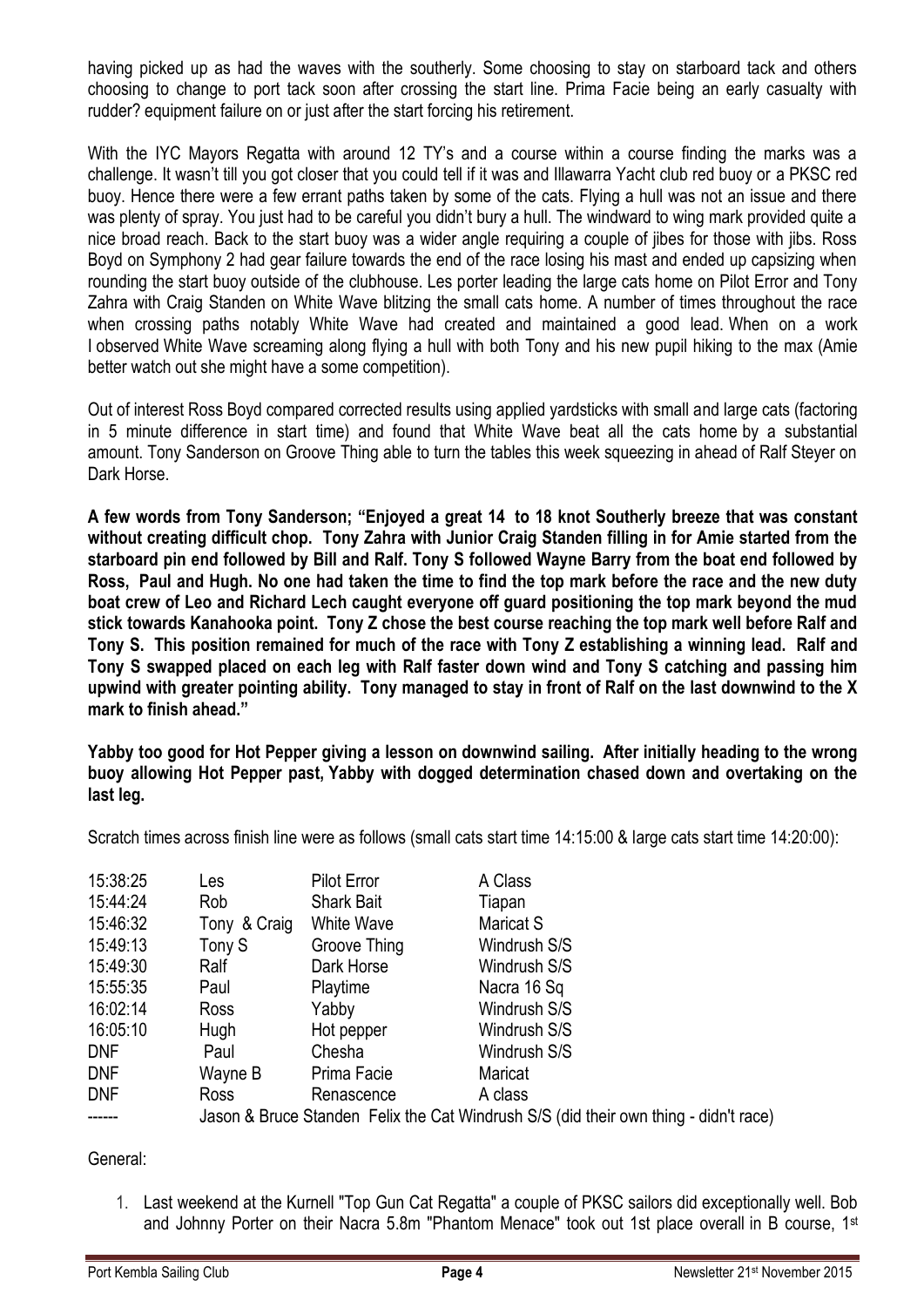place in 5.8m Nacra states and also won the Nacra 5.8m division with a 2nd, 1st,1st,1st,1st,and 1st. Also Les Porter did well on his A Class (flying) "Pilot Error" coming 3rd in the A class division.

- 2. "Race QS" is a free app that can be loaded onto your phone and tracks your passage, speed etc and overlays onto a map. You can also view others who sailed same course to look at where they went compared to you etc.
- 3. One of the Learn To Sail Juniors parents is interested in a bulkhead windrush to purchase. Anyone who thinks they can assist let me know and I will pass on info.

Participation and helpers required for upcoming Kembla Klassic in 2 weekends time. Chip in and make this regatta a success.

Looking forward to a sail next week.

**Regards Hugh Lewis**



#### *LARGE CATS*

Hugh has covered most of the highlights of the day's racing so I'll try not to double up.

A cool southerly hovering around 14 knots greeted 4 intrepid Large Cat sailors preparing for Pointscore race 7. The water looked a little choppy and a fair amount of weed on the water's edge courtesy of the recent southerly winds. Something to definitely watch out for and avoid on the water if possible!

The usual friendly banter ensued and there was plenty of chit chat - - a highlight being the news that Bob and Johnny Porter had just won the Nacra State Titles at Kurnell last week - well done guys!!

The Large Cats and Small cats were given separate starts at the briefing - and we were warned to watch out for the TY's involved in the Lord Mayor's regatta.

A port course was set by the duty crew and I think the poor guys had to battle with an anchor that insisted on dragging. I know the feeling after the mess I made of it when doing duty last season.

Paul English had more than his fair share of trouble when Playtime's trapeze adjustment line snapped just prior to the start. This meant, he was no longer suspended and gravity had its way. He landed in the drink at the same time snapping his tiller extension in half. Paul managed to right the boat eventually, despite having a sore shoulder, a bad knee, and a bruised pride. He quickly sailed to shore to make some jury rig repairs - in hindsight I'd say he used half a roll of gaffer tape to bind a batten as a splint onto his tiller extension. lol.

He just made it in time to the start with the other three Big Cats, Les on Pilot Error, Rob on Shark Bait sailing catrigged (too cold for Josh!) and me on Symphony 2.

The line had a strong port bias and Les took full advantage getting an immediate jump on the rest of us. I was expecting the windward mark to be somewhere where it wasn't - and overlaid the mark considerably. Paul was also going very well considering his earlier problems and the bad air that he was having to sail in. Les was very soon around the windward mark and having a ball sitting in on his boat as it hydrofoiled its way reaching to the wing mark. Already he was a long way ahead. Rob, on the other hand was finding tacking a chore without the help of a jib. The southerly chop certainly made it tricky. But it didn't hurt him too much judging by the corrected results below(!).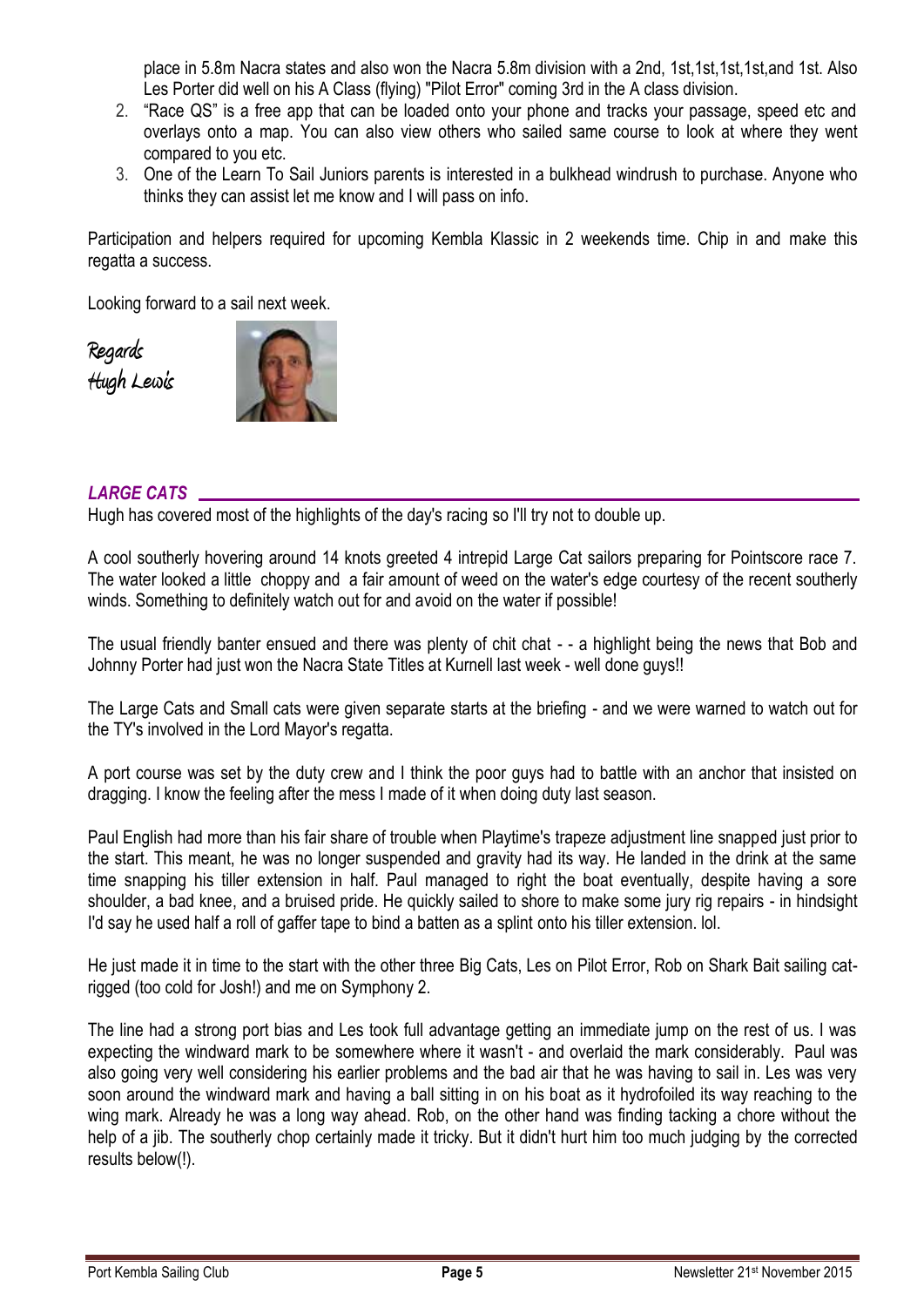The wind seemed to strengthen a little as the race progressed... but being a southerly the gusts were not too severe and it was an enjoyable ride. Well, it was until the hounds fitting on my mast tore apart. The mast came down without breaking. Phew! Fortunately the damage was not as bad as it could have been. I'm especially grateful to the guys on the rescue boat (R. Lech and Leo Mavromattis?) who towed me back to shore and made sure no further damage occurred.

Les told me later that he had only one (1) capsize during the race which is a huge improvement on a fortnight ago! He's certainly getting to grips with the fickleness of flight. This is also underlined by Les' great overall result at Kurnell's Top Gun regatta, last week, held in very difficult fresh conditions. He was third overall in the A Class fleet (as reported by Hugh). Congratulations Les!

Here's the summary of the day's racing with the Small and Large Cat fleets combined based on VYC and elapsed times.

(It takes into account the 5 minute head start of the Small Cats.) Bear in mind, there were 3 DNF's on the day which are not included in the results.

Well done to Tony Zahra and his rookie(!) crew Craig Standen on Whitewave. An outstanding result!

And in the Big Cats, well done to Rob Porter to pip Les on yardstick.

Remember, its Club Championship 3 for the Large Cats and CC4 for the Small Cats next week.

| $\mathbf{x}$<br>o<br>$\Box$<br><b>Sailing Scores</b><br>▲ |                                    |    |                     |                                                 |                                      |          |       |  |  |
|-----------------------------------------------------------|------------------------------------|----|---------------------|-------------------------------------------------|--------------------------------------|----------|-------|--|--|
|                                                           | Series: PKSC 2015-2016<br>۰        |    | <b>Race Notes:</b>  |                                                 | 14 kts S PS7 - Brewin<br><b>Sail</b> |          |       |  |  |
|                                                           | Race: 06 - 14/11/2015 14:15:00     |    |                     |                                                 |                                      |          |       |  |  |
| <b>Fleet: All</b>                                         |                                    |    |                     |                                                 |                                      |          |       |  |  |
|                                                           | <b>Std Boat: Tony Zahra</b>        |    |                     |                                                 |                                      |          |       |  |  |
| <b>Yardstick: KCC 2015</b>                                |                                    |    |                     |                                                 |                                      |          |       |  |  |
| <b>Skipper</b>                                            | <b>Boat</b>                        |    | <b>VYC</b> Finished | <b>Elapsed Time Corrected Time Best BCYS St</b> |                                      |          |       |  |  |
| <b>Tony Zahra</b>                                         | <b>Whitewave</b>                   | 91 | 15:46:32            | 01:31:32                                        |                                      | 01:40:35 | 91.0  |  |  |
|                                                           | <b>Tony Sanderson Groove Thing</b> |    | 87.5 15:49:13       | 01:34:13                                        |                                      | 01:47:41 | 93.7  |  |  |
| <b>Ralf Steyer</b>                                        | <b>Dark Horse</b>                  |    | 87.5 15:49:30       | 01:34:30                                        |                                      | 01:48:00 | 94.0  |  |  |
| <b>Rob Porter Snr</b>                                     | <b>Shark Bait</b>                  | 77 | 15:44:24            | 01:24:24                                        |                                      | 01:49:37 | 83.9  |  |  |
| <b>Les Porter</b>                                         | <b>Pilot Error</b>                 |    | 66.5 15:38:25       | 01:18:25                                        |                                      | 01:57:55 | 78.0  |  |  |
| <b>Paul English</b>                                       | <b>Playtime</b>                    | 81 | 15:55:35            | 01:35:35                                        |                                      | 01:58:00 | 95.0  |  |  |
| <b>Ross Fyfe</b>                                          | Yabby                              |    | 87.5 16:02:14       | 01:47:14                                        |                                      | 02:02:33 | 106.6 |  |  |
| <b>Hugh Lewis</b>                                         | <b>Hot Pepper</b>                  |    | 87.5 16:05:10       | 01:50:10                                        |                                      | 02:05:54 | 109.5 |  |  |
| $\leftarrow$                                              |                                    |    | m.                  |                                                 |                                      |          |       |  |  |
| 8 rows                                                    |                                    |    |                     |                                                 |                                      |          |       |  |  |

Let's hope the weather is kind and we get a big turn out.

And if you can pass on the word to all your sailing friends to encourage them to come down (or up) for the upcoming Kembla Klassic Regatta. It'll be a lot of fun!

**Hope to see you all next week.**

**Regards**

**Ross B**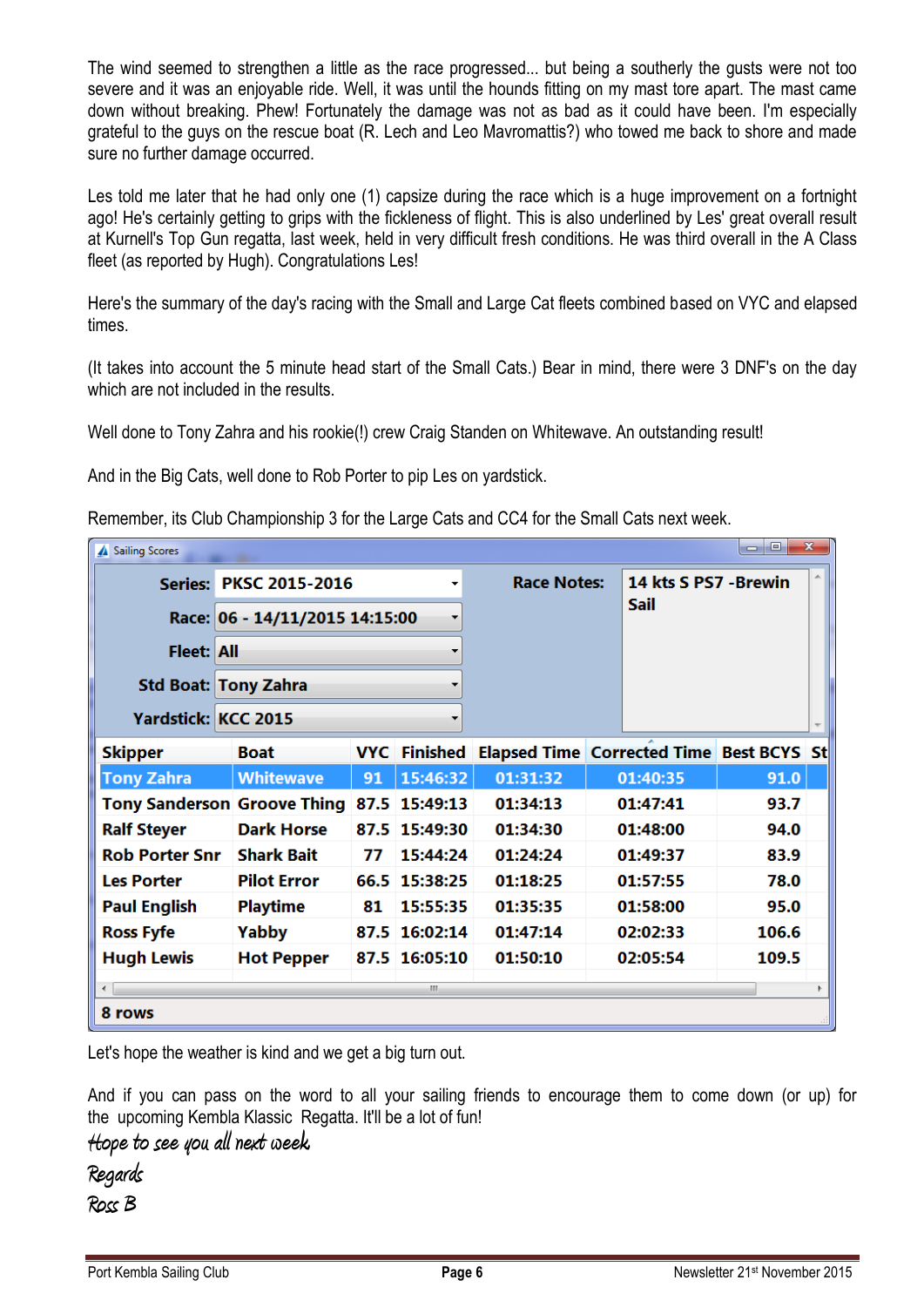



# **Junior Training & Junior Racing**

#### *SMALL MONOS*

No Report This Week

**Cheers,**

**Aza** 

**"good things come in small packages"**

#### *JUNIOR DELEGATE*

Last weekend we had six Manly Juniors rig in the building Southerly breeze for the second Club Championship race of the season. However, not long after the boats hit the water the breeze dropped down to about 8-10 knots. Vincent Van Go started a bit early and returned to complete their penalty while the other set off up the first leg. Great to see Red Devils return for their second race of the season and looked to be sailing quite fast, with Cruise Missile, Dynamite and Top Gun also having a good race. With Vincent Van Go the only one flying a Spinnaker they got out to a good lead to win the Club Championship race from Red Devils, Cruise Missile & Dynamite. Top Gun decided to cool off with a swim and their mast went into the mud activating the quick release on the top and their Mainsail came down once up-right.

**Racing**

Pointscore results were 1<sup>st</sup> Vincent Van Go, 2<sup>nd</sup> Red Devils, 3<sup>rd</sup> Cruise Missile & 4<sup>th</sup> Dynamite. This week the Manly Juniors are away at their 2nd round of State titles at Avalon Sailing Club. Good luck to all competing as it is a great little club and a good place to sail.

The following week is the Kembla Klassic which the club will be running a small coarse for the junior sailors in close to the club. It would also be great to have as many junior sailors compete in this event as it is our clubs main regatta. Small coarse will include all juniors classes Flying Elevens, Manly Juniors, etc…

**See you at Avalon! Brad Curry**



#### *LEARN TO SAIL REPORT*

A cool 16 to 18 degrees max day with a few showers and a 6 to 12 knot breeze still attracted 10 kids. (We now have a total of 16 kids – a good number for the 8 skyriders).

The young sailors started putting together the skyriders in the moderate breeze. At briefing we spoke about wind strength and direction. How to determine what direction wind is coming from in terms of East, West, North or South. And how you can use the direction the sun rises to get East etc. We then spoke about wind strength 0 knots – calm (boat won't move), 1- 3 knots you can sail but only just (a bit slow), 4 – 6 nice an gentle you could take your granny out, 7 – 10 knots perfect for sailing, 11-15 knots moderate breeze time for beginners to head home and watch the experts from shore. 15-25 strong winds experienced sailors only. Above 25 knots even experienced sailors call it a day. Because of the stronger wind today we spoke about where to sit to balance the